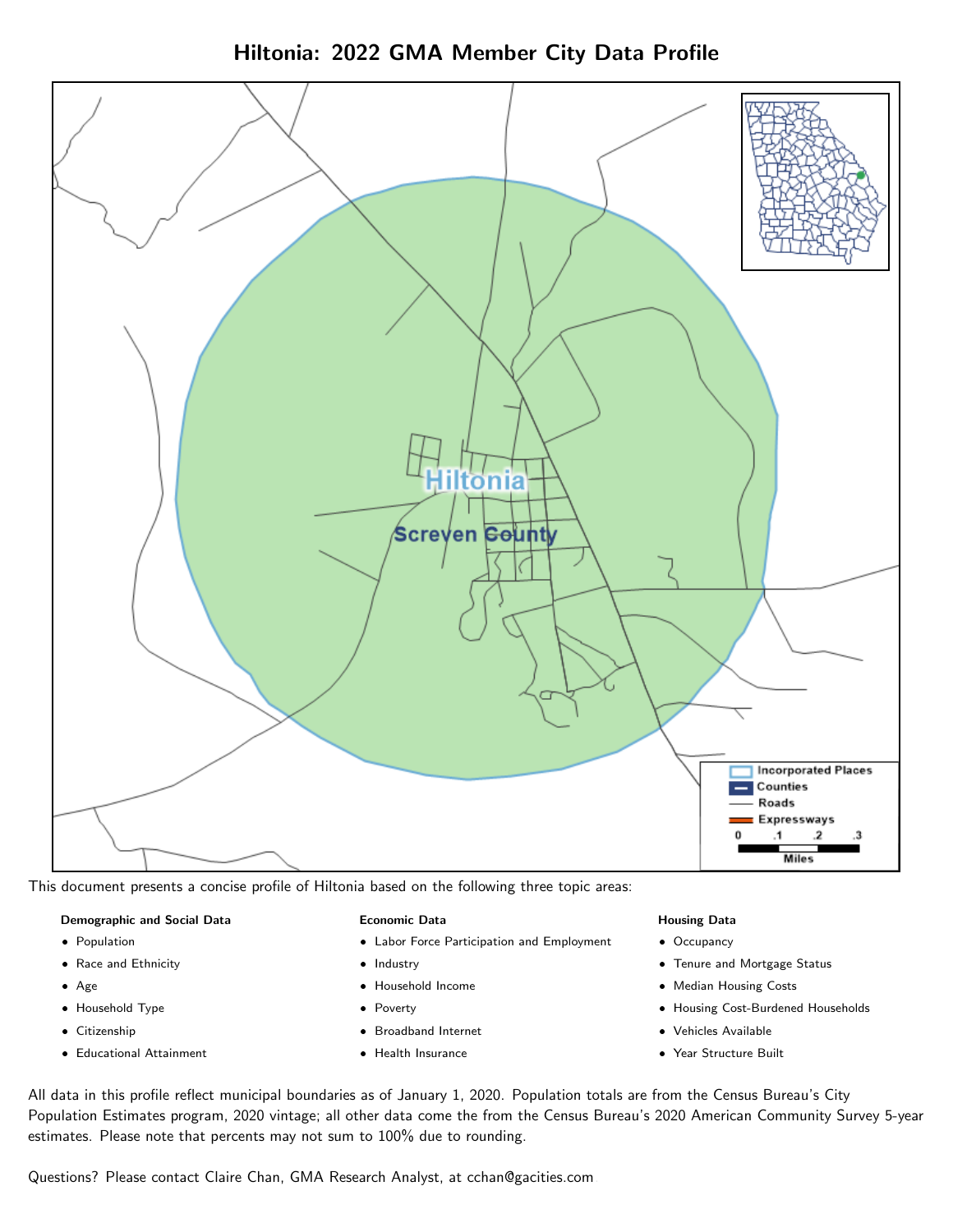## Hiltonia: Demographic and Social



Source: U.S. Census Bureau, City Population Estimates, 2020 vintage Source: American Community Survey, 2020 5-year estimates, table B03002

Age 0% 5% 10% 15% Male **Female** 15% 10% 5% 85 and over 80-84 75-79 70-74 65-69 60-64 55-59 50-54 45-49 40-44 35-39 30-34  $25 - 29$ 20-24 15-19 10-14 5-9 Under 5

**Citizenship** 

# Native Born 100%

Source: American Community Survey, 2020 5-year estimates, table B05002 Source: American Community Survey, 2020 5-year estimates, table B15002

#### Race and Ethnicity



### Household Type



Source: American Community Survey, 2020 5-year estimates, table B01001 Source: American Community Survey, 2020 5-year estimates, table B11001

#### Educational Attainment



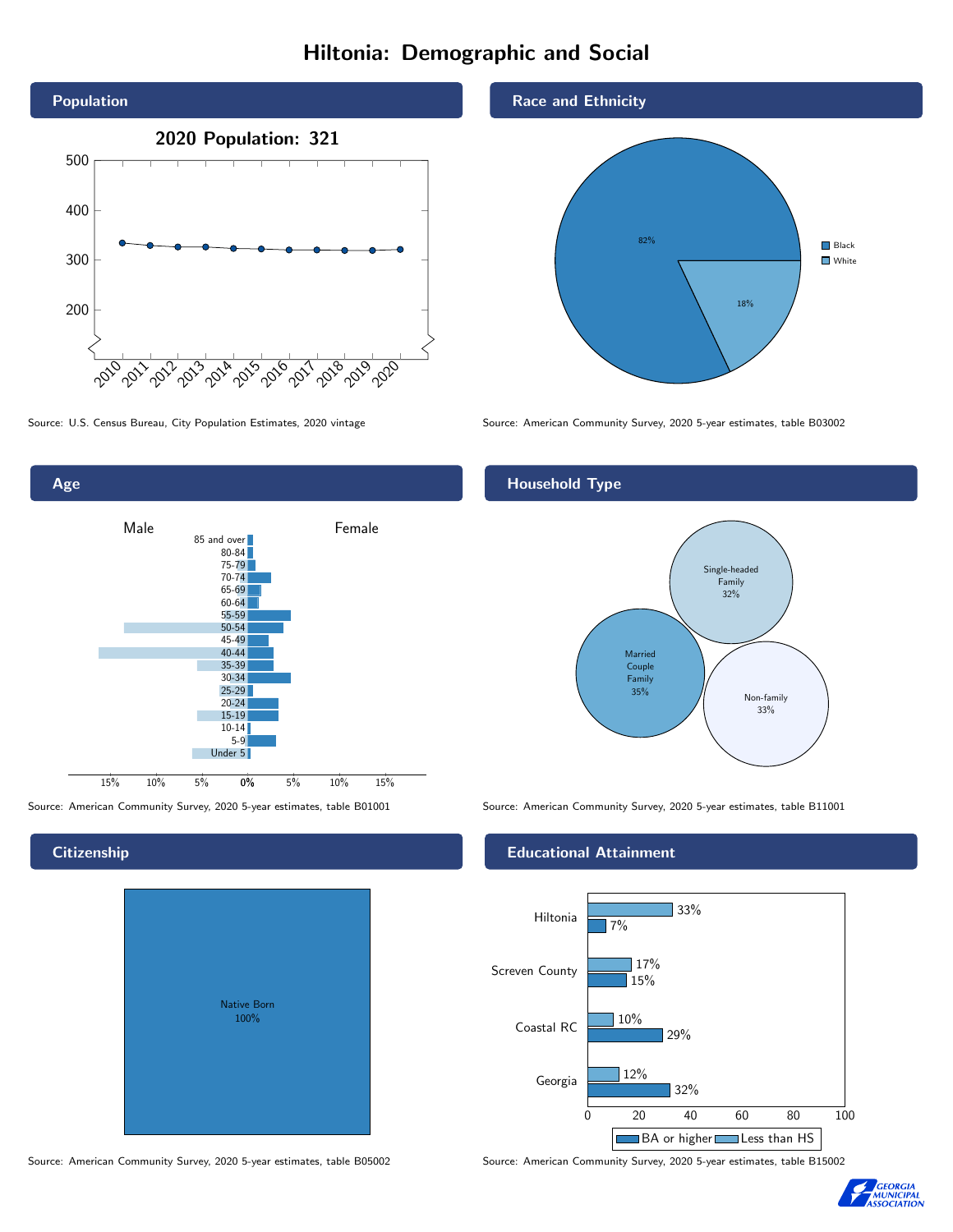# Hiltonia: Economic







Source: American Community Survey, 2020 5-year estimates, table B23001 Note: Unemployment rate is based upon the civilian labor force.

### Industry

| Agriculture, forestry, fishing and hunting, and mining      | 10%   |
|-------------------------------------------------------------|-------|
| Construction                                                | 6%    |
| Manufacturing                                               | 19%   |
| <b>Wholesale Trade</b>                                      | $0\%$ |
| Retail Trade                                                | $0\%$ |
| Transportation and warehousing, and utilities               | 24%   |
| Information                                                 | $0\%$ |
| Finance and insurance, real estate, rental, leasing         | 3%    |
| Professional, scientific, mgt, administrative, waste mgt    | $0\%$ |
| Educational services, and health care and social assistance | 23%   |
| Arts, entertainment, recreation, accommodation, food        | 11%   |
| service                                                     |       |
| Other services, except public administration                | 3%    |
| Public administration                                       | $0\%$ |

Source: American Community Survey, 2020 5-year estimates, table C24030



Source: American Community Survey, 2020 5-year estimates, tables B19013 and B19025 Source: American Community Survey, 2020 5-year estimates, table B17010





## **Health Insurance**



Source: American Community Survey, 2020 5-year estimates, table B28002 Source: American Community Survey, 2020 5-year estimates, table B18135